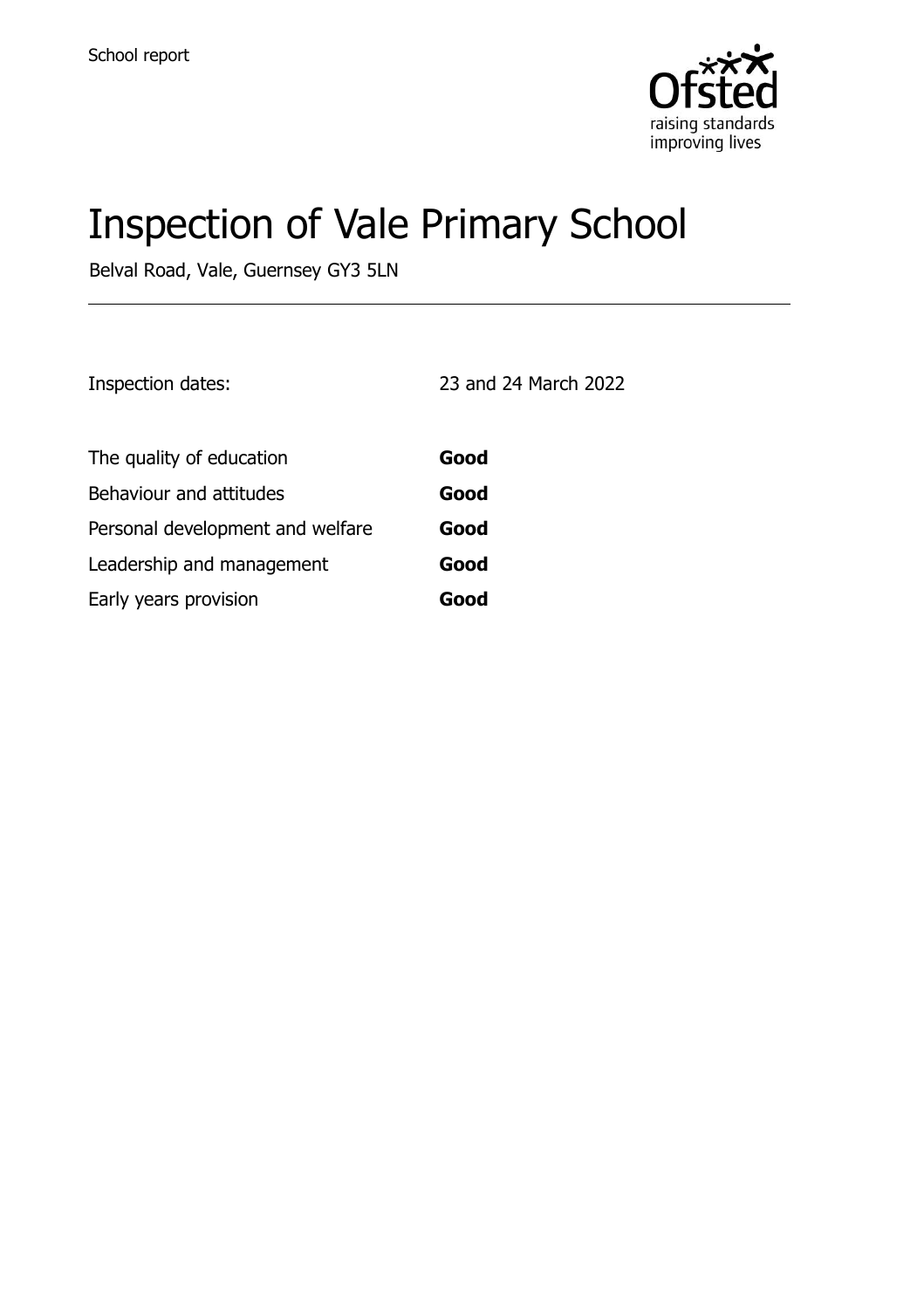

# **What is it like to attend this school?**

Leaders and staff are ambitious for all pupils. They place pupils at the centre of all decisions they make. The school's curriculum inspires and prepares pupils well for the next stage in their education. Pupils love to learn.

Pupils follow the 'Vale Values' in all that they do. They know how the values link to the United Nations Convention on the Rights of the Child. These values help them to make the right choices. Pupils are polite, kind and caring to each other. They show respect and listen carefully to their teachers and friends. Staff teach them to, 'treat others as you would want them to treat you'. Pupils say that bullying does not happen. They say they feel safe.

Each year, there are a wide range of opportunities and extra-curricular clubs on offer, such as football, choir and cookery. These activities help to develop pupils' talents, interests and knowledge of how to be physically and mentally healthy.

Pupils take on roles of responsibility with great pride. For example, they act as school councillors or food ambassadors. Pupils talk with confidence about the difference they make to their school and community such as caring for their local environment by completing a beach litter pick.

#### **What does the school do well and what does it need to do better?**

Leaders have a thorough knowledge of the school's strengths and areas for improvement. They have ensured that the school's curriculum is continuously developing. As a result, the curriculum is clearly sequenced to build pupils' vocabulary, skills and knowledge over time. In some subjects, leaders have identified and broken down the essential knowledge they want pupils to know and remember. This helps staff to support pupils to practise and remember successfully. For example, in science, Year 6 pupils know the role of the different organs that make up the digestive system.

Nevertheless, there are a few subject curriculums that are not as well developed. Teachers' subject knowledge is not as secure in these subjects. This makes it difficult for teachers to check precisely where pupils have gaps in their knowledge. Therefore, they cannot plan to fill these gaps quickly. In these subjects, some pupils are less able to make connections or secure new knowledge. For example, some pupils cannot use efficient calculation methods in mathematics as they do not have a secure knowledge of basic number facts.

Leaders are passionate about reading and determined that all pupils read well. This begins with teaching phonics in the early years. A consistent approach helps teachers to check and spot who needs extra practice. The books pupils read match the letters and sounds that they know. This helps pupils to develop their reading speed and accuracy well.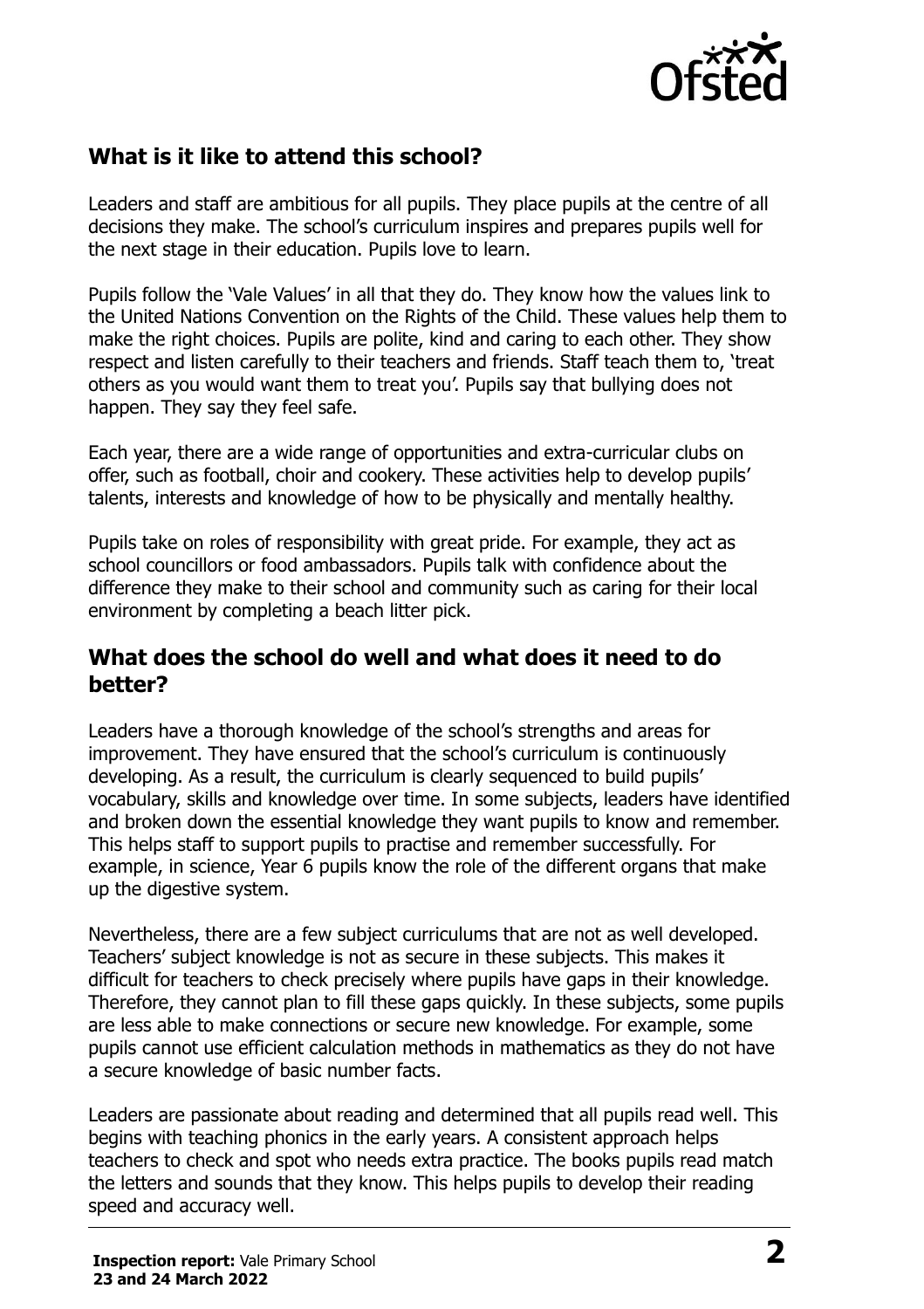

Staff nurture pupils' love of reading. Class books are chosen carefully by teachers to interest and engage pupils in reading. Staff regularly read to pupils and encourage pupils to enjoy books from an early age. Pupils recall author visits and enjoy taking part in book-based competitions. They know and understand the importance of learning to read well.

Leaders and staff value all learners equally. Consequently, the school is an inclusive community where staff consider the social, emotional and educational needs of each individual child. Staff work closely with leaders of special educational needs and/or disabilities (SEND) and external agencies to correctly identify pupils' additional needs. This begins in the early years. Staff know the pupils well. They adapt the curriculum and use of resources appropriately. However, some pupils' individual provision map targets are not sufficiently specific to support pupils' learning well enough. The targets are too broad. They are not broken down into small, achievable steps. For example, pupils are asked to learn large parts of the phonics programme rather than individual letters and sounds. This does not help to ensure pupils are making progress in learning what they need to know next.

The school has a calm and orderly environment. Staff spot quickly if pupils need additional help to understand and manage their feelings. There are clear routines and high expectations for pupils' behaviour. This begins in the Reception Year where children are shown how to get along with others. They quickly gain the skills needed to work together and make friends. This leads to productive learning in class and enjoyable playtimes.

Leaders and staff help pupils to develop important life skills. For example, pupils understand the need for patience and tolerance when working with others. They know the importance of commitment and practice to get better. Pupils also show empathy for people whose lives are affected by war.

The well-being of pupils, parents and staff has a high profile at the school. Staff appreciate leaders' consideration and support to manage their workload. In recent years, leaders' work with families has successfully improved pupils' attendance. Pupils attend school regularly.

#### **Safeguarding**

The arrangements for safeguarding are effective.

Regular training and updates support staff to carry out their safeguarding roles and responsibilities. They know how to report concerns. Staff are confident that the child protection officer follows up any concerns about pupils' safety and well-being.

Leaders are tenacious in their pursuit of support for the school's most vulnerable pupils. Referrals to external agencies are made in a timely manner. Care is personalised for each child and their family.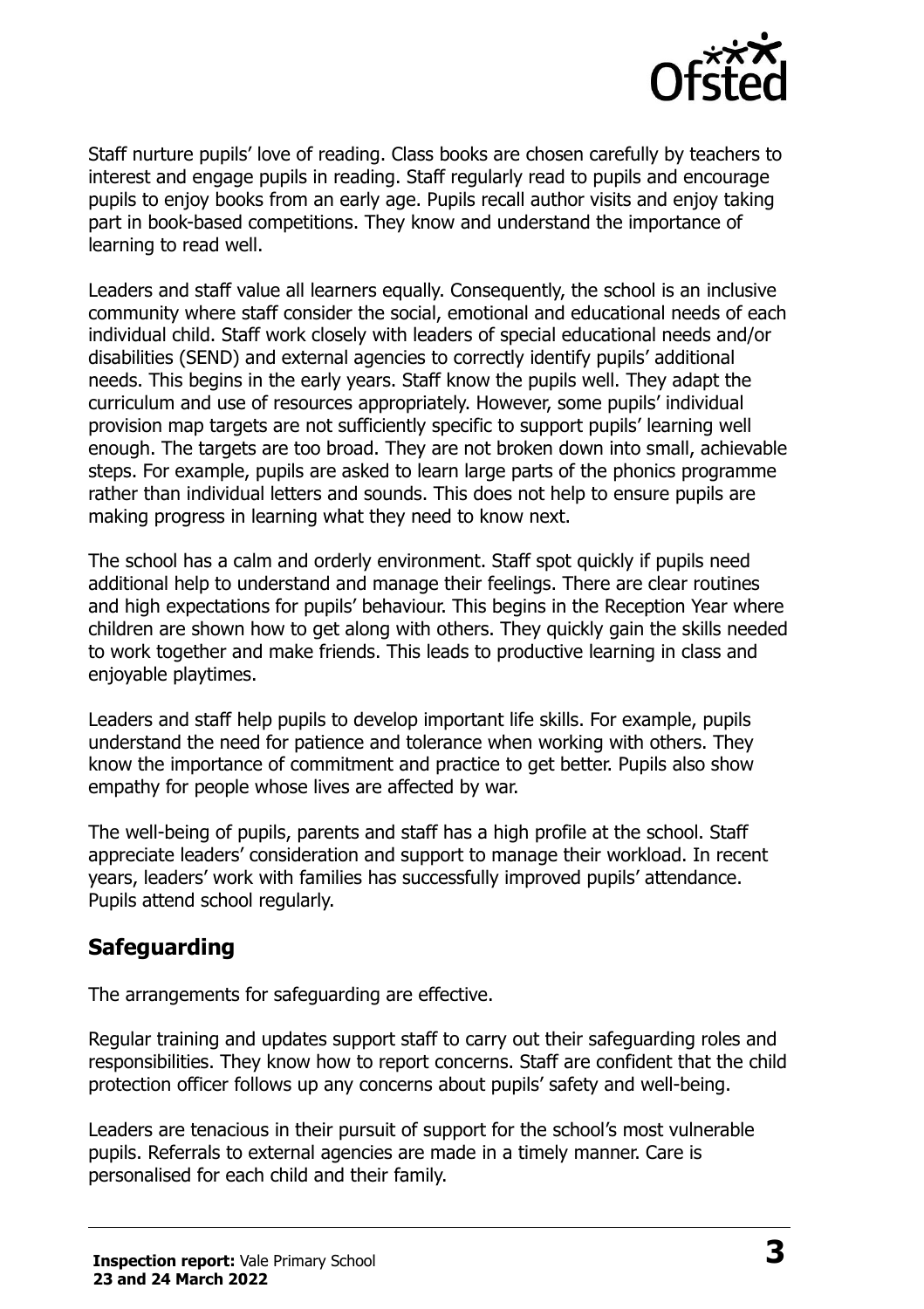

Pupils are taught how to keep themselves safe. For example, older pupils know not to talk to strangers online or share personal information.

### **What does the school need to do to improve?**

- Teachers' subject knowledge is not secure in some areas of the curriculum. This makes it difficult for teachers to fully implement the intended curriculum. In some subjects, they do not accurately assess and rectify pupils' misconceptions or gaps in their knowledge. Leaders need to continue to monitor the implementation of the curriculum to refine and further support teachers to develop their subject knowledge.
- Individual provision map targets for pupils with SEND are too broad. They do not break down the essential knowledge the school wants pupils to know and remember into small, achievable steps. Leaders of SEND need to support teachers to write specific and measurable targets that will identify what pupils with SEND need to learn next.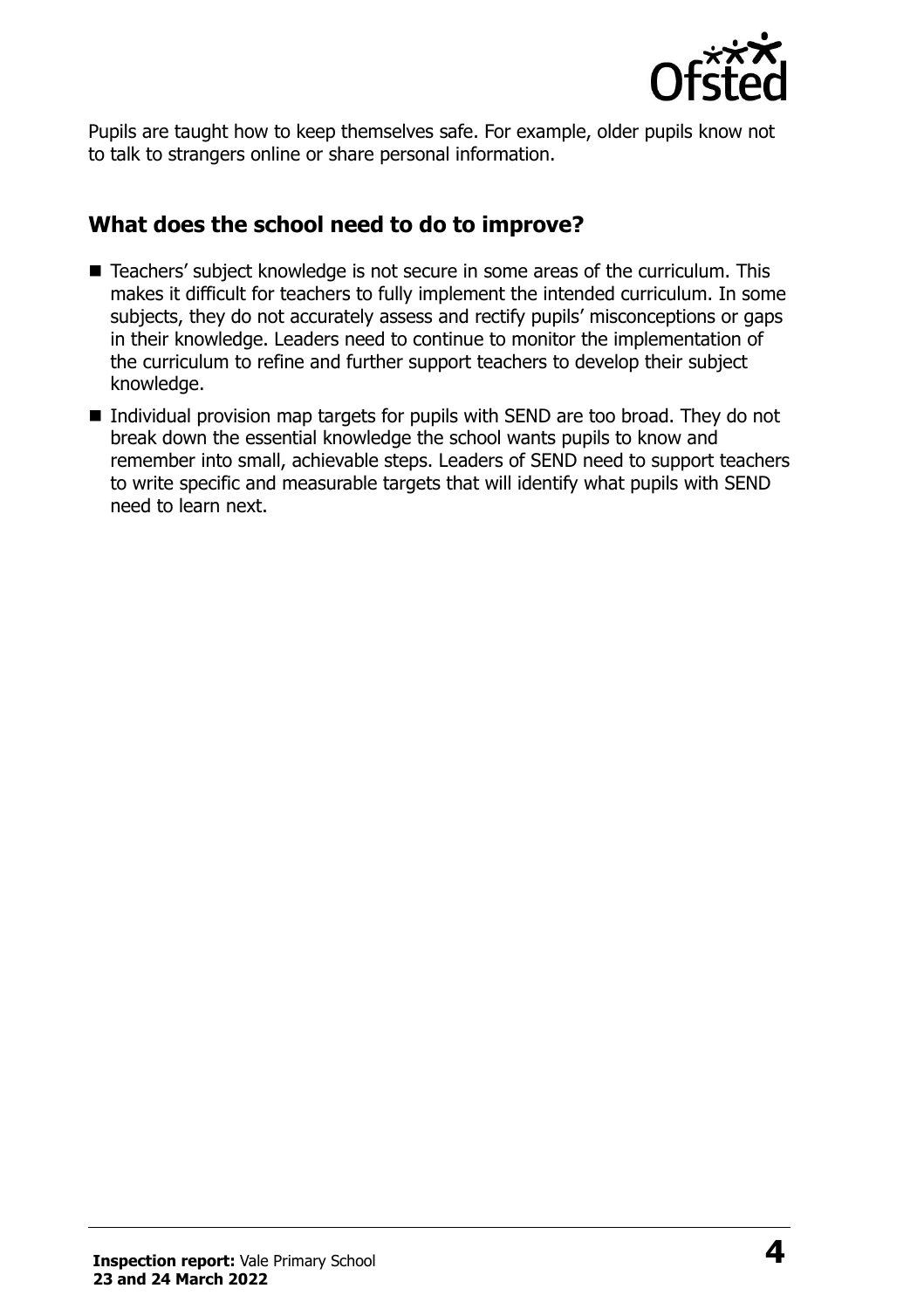

### **School details**

| <b>Inspection number</b>            | 10208703                           |
|-------------------------------------|------------------------------------|
| <b>Type of school</b>               | <b>Primary School</b>              |
| Age range of pupils                 | $4 - 11$                           |
| <b>Gender of pupils</b>             | Mixed                              |
| Number of pupils on the school roll | 454                                |
| <b>Appropriate authority</b>        | The States of Guernsey             |
| <b>Headteacher</b>                  | Mr Gary Hind                       |
| Website                             | www.valeprimary.sch.gg             |
| Date of previous Ofsted inspection  | Not previously inspected by Ofsted |

### **Information about this school**

- Vale Primary School is a three-form entry primary school, located in Bordeaux, Guernsey.
- Children join the Reception class at the start of the academic year that they turn five.
- The school does not use any alternative provision.

# **Information about this inspection**

The inspectors carried out this inspection under section 35 of the Guernsey Education Law 1970.

- This was the first inspection the school has had since the COVID-19 pandemic began. The inspectors discussed the impact of the pandemic with leaders and have taken that into account in their evaluation of the school.
- Inspectors met with senior and subject leaders, including the headteacher, who is also the designated safeguarding lead, deputy headteacher, staff and subject leads for English, mathematics, science, design and technology (DT), physical education (PE) and personal, social and health education. They also met with a representative from the Education Office. Inspectors discussed leaders' evaluations and priorities for improvement and the curriculum.
- Inspectors did deep dives into five subjects: reading, mathematics, science, DT and PE. They met with senior and subject leaders, teachers and pupils. They also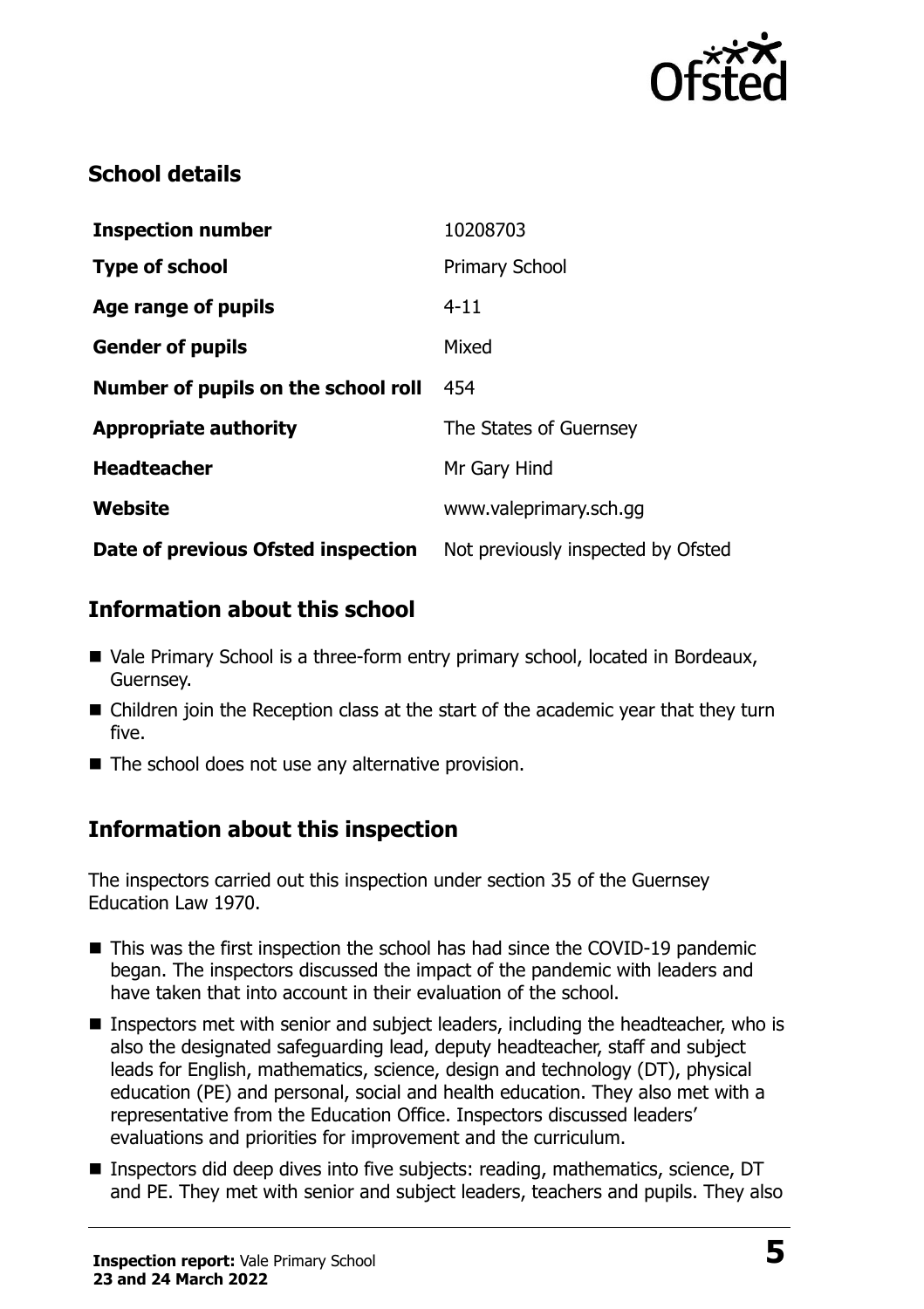

visited lessons and scrutinised pupils' work. They reviewed subject planning and spoke to leaders about other subjects.

- Inspectors analysed school documentation, including leaders' evaluations and plans for improvement and paperwork relating to support and challenge. They scrutinised a range of policies and procedures, including those that relate to the curriculum and safeguarding.
- Inspectors reviewed safeguarding by discussing policy and process with staff, checking processes to check that staff are safe to work with children and scrutinising records made relating to safeguarding on the school's record-keeping system.

#### **Inspection team**

| Marie Thomas, lead inspector | Her Majesty's Inspector |
|------------------------------|-------------------------|
| Caroline Dulon               | Her Majesty's Inspector |
| <b>Stewart Gale</b>          | Her Majesty's Inspector |